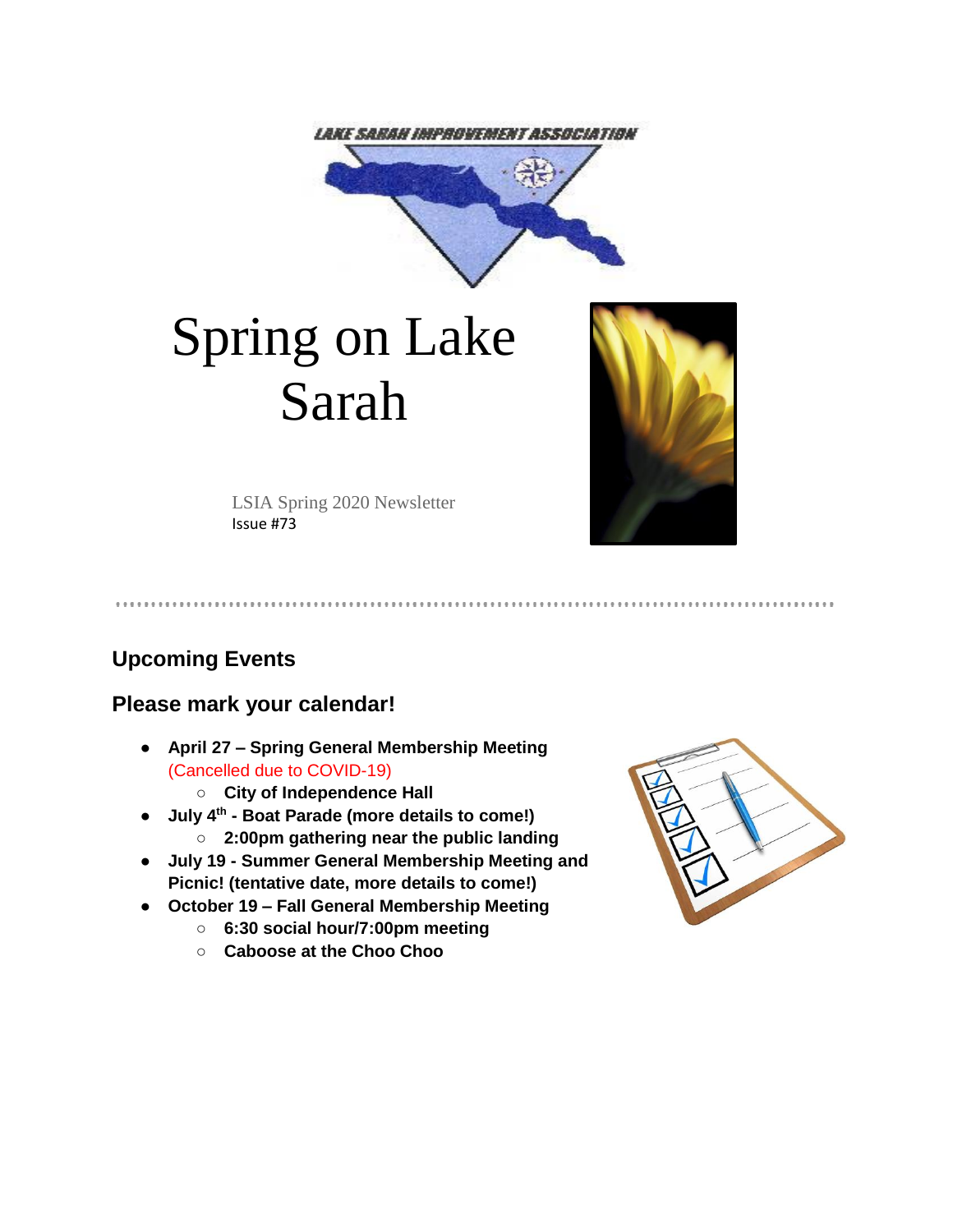## **Hello Spring!**

We have made it through another winter and are all looking forward to a fun summer on and around the lake! The Lake Sarah Improvement Association (LSIA) board decided last year to print and mail one of the 3 newsletters in 2020. In the recent past we have been sending out notices and newsletters all by email from the secure list we maintain. The 2020 Spring newsletter was sent via email late in March. However, we are aware that only about 50% of the time do our correspondences actually get opened and read. We get it. People are busy and we all get lots of emails. So, we have also printed and mailed our newsletter this spring. Please take a moment to read it and we look forward to another great year on Lake Sarah!

# **Spring Membership Meeting**

#### *Due to Covid-19 precautions, our 2020 spring meeting is cancelled.*

This is our biggest and most important meeting of the year because we typically discuss the water quality of Lake Sarah and treatment plans for the year. Eric Fieldseth from AIS (Aquatic Invasive Species) Consultants had agreed to present an update on our aquatic plant management program. **Given the cancellation we have included an overview of Eric's presentation in this newsletter.** As indicated we have made significant progress since our treatment program began and the LSIA board believes maintaining our treatment regimen in accordance to our Lake Vegetation Management Plan (LVMP) is crucial to sustaining the progress to date and the long term improvement goals of the association stakeholders.

## **2020 Membership Drive**

It's time to renew your LSIA membership! Once again, the annual membership fee is only \$35.00. Thank you to those who have already sent in their membership donation!

Our LSIA supports efforts to improve the water quality, adds fish (walleye!) to the lake every fall, and provides a neighborhood directory annually, sponsors 3 general membership meetings a year and a number of community events such as the July 4<sup>th</sup> boat parade and the summer picnic!

So please help support our lake and community by renewing or joining LSIA. There is a membership form included in the newsletter. Please complete the form (including your current email) and mail it along with your tax-deductible check to the address listed.

There is an option to pay with PayPal on the [lakesarah.com](http://lakesarah.com/) website. However, we prefer to receive a check along with the COMPLETED membership form so we can be sure we have accurate information for our database and directory. For administrative ease, please consider combining your membership fee with your \$150 lake treatment donation for a total donation of \$185.

Thank you!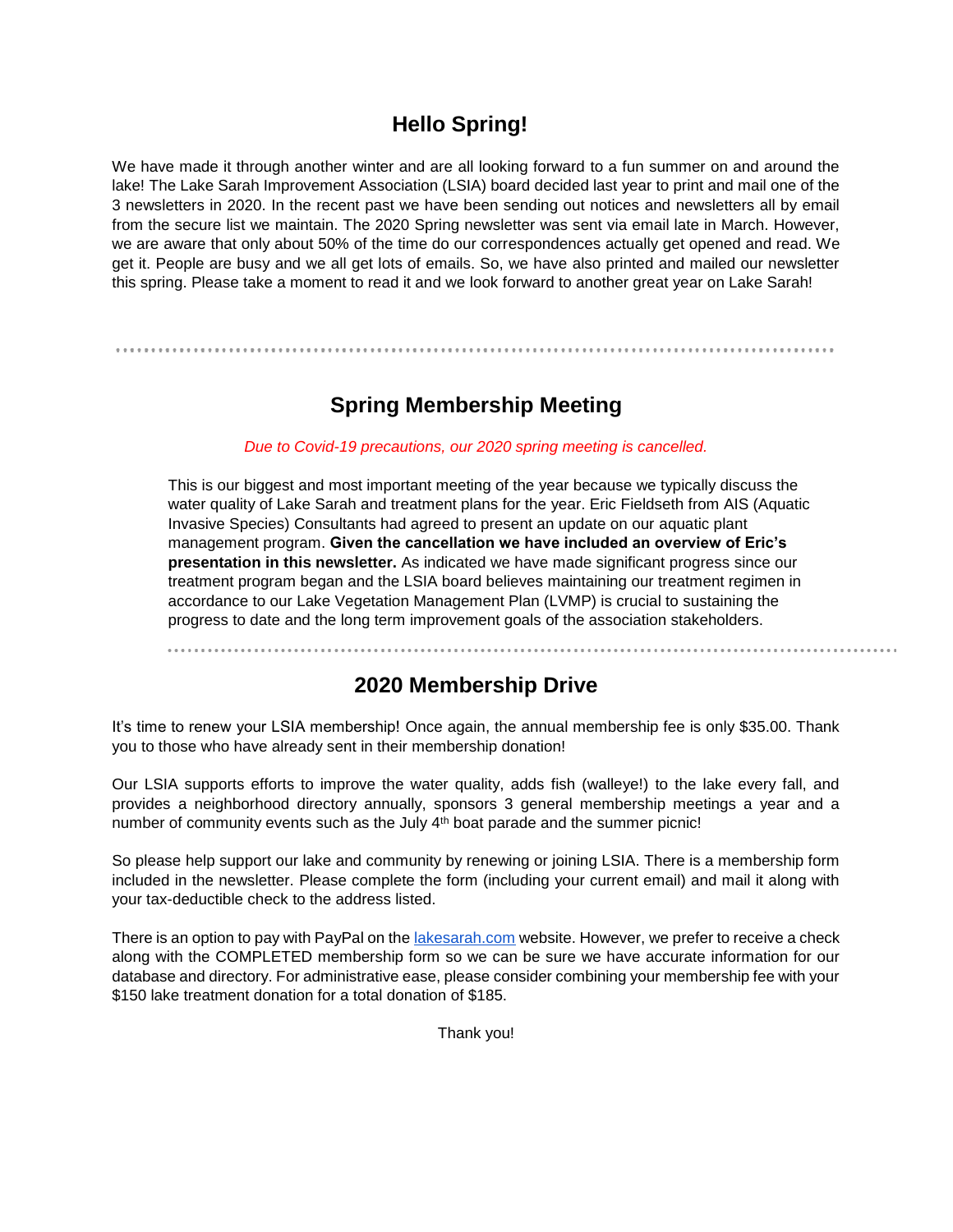## **New LSIA discount for paid members!**

In addition to getting a discount on your trash pick-up from Randy's Sanitation and water services from Finkens, we are happy to announce a new discount available to LSIA paid members!

#### Group Boat Storage Rate

As part of our ongoing effort to add value to the LSIA members, the LSIA board has partnered with a boat storage provider to obtain a group rate for the 2020 winter season (which we are in no rush to think about)

More information to follow, please contact Marcus Zahn at [marcus.zahn@gmail.com](mailto:marcus.zahn@gmail.com) to learn more.

**Lake Sarah Neighborhood Directory**

Did you know that LSIA updates and distributes a neighborhood directory every year? It's a wonderful way to know who your neighbors are and contact them. The 2019/2020 directory was distributed by email last fall. If you did not receive one and would like us to send one to you please send us an email with your request to [lakesarahassociation@yahoo.com.](mailto:lakesarahassociation@yahoo.com) We also have a limited number of printed copies that are available upon request. If you notice that a change or correction is needed in the directory please send a note to the email address listed above. We will make the correction for the next edition this fall.

# **Love Lake Sarah?**

**Do you care about our water quality?**

## **Do you want to meet some new neighbors?**

# **Come join the LSIA Board!!**



The Lake Sarah Improvement Association is a group of residents who volunteer to protect and improve this wonderful lake we all share.

We are always looking for neighbors who can give a little bit of your precious time to work on the board. There are a number of opportunities to become involved.

We have about 4 board meetings a year and 3 general membership meetings. It is a great way to learn about the water quality of our lake, meet some great neighbors and donate some time

to this great lake and community which we all share and enjoy. Whether you are new to the lake or have been here many years, consider becoming part of a group dedicated to improving our lake. If you are interested and would like some more information please contact Anne Horn at 612-889-0275 or send us an email at [lakesarahassociation@yahoo.com](mailto:lakesarahassociation@yahoo.com)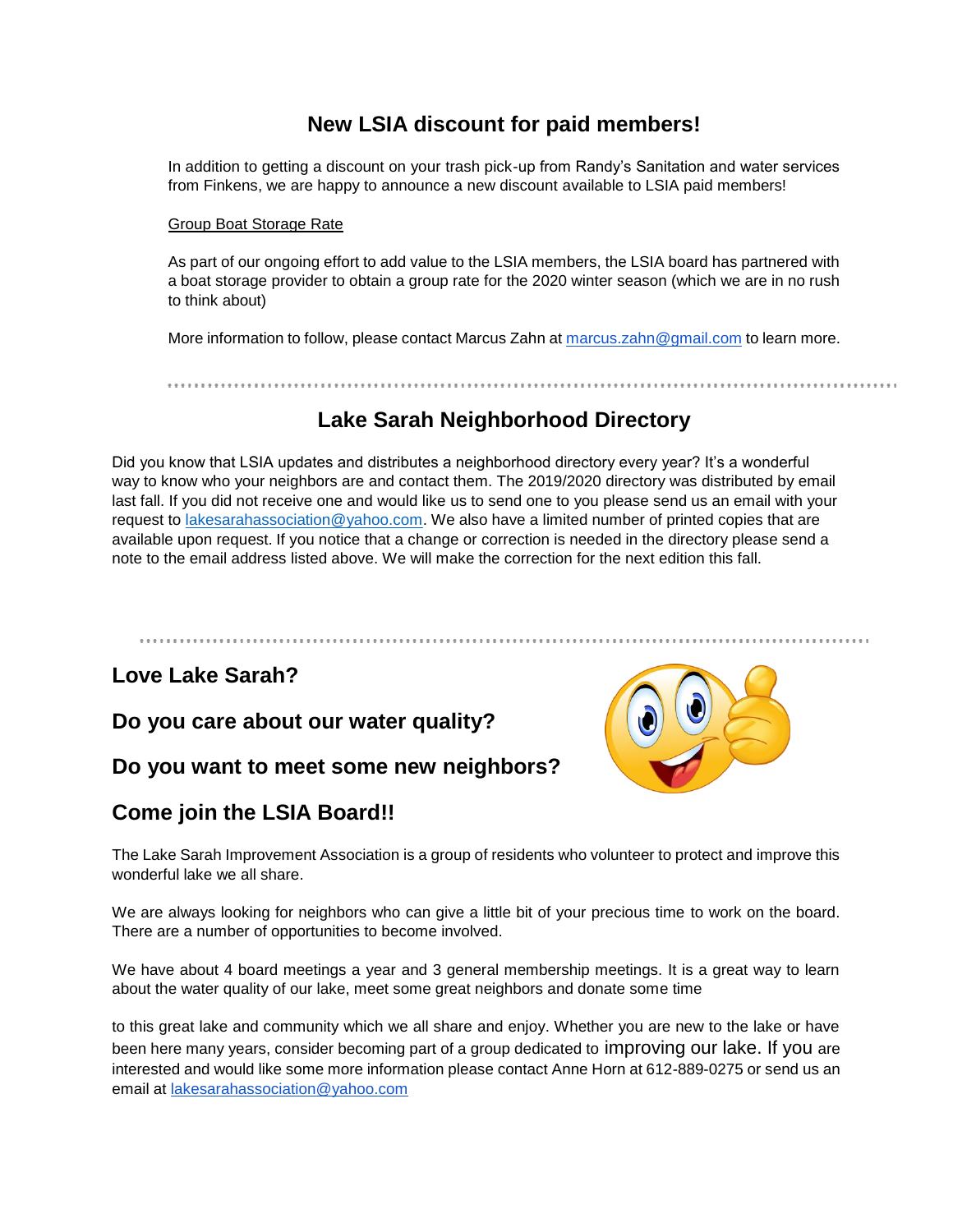## **Lake Treatment Update**

2019 was another successful year for our Aquatic Invasive Species (AIS) treatment efforts, thanks in no small part to resident involvement and the timely efforts from our partners at AIS Consulting, Aquatic Solutions, and the DNR. We were able to substantially knock down our primary AIS nemeses curly leaf pondweed and Eurasian milfoil, and in so doing helped support a great year for lake recreation use and navigation! Looking forward, we will again be partnering with AIS Consulting and Aquatic Solutions to tackle the AIS treatment efforts in 2020. We plan to conduct a lake wide treatment to address new vegetation given its past success and economic savings relative to a piecemeal approach. We want to thank you all for your generous support of this effort, and as a reminder you can contribute to our efforts via the pay pal link on lakesarah.com web site, or by sending a check for \$150 to our PO Box 25, Loretto, MN 55357 with the attached membership form.

# **FAQ's!**

## **"Why do I have weeds on my lakeshore when we treat the lake?"**

## **"I contribute to the lake treatment but I have weeds on my lakeshore. Why?"**

On many occasions the LSIA board is asked these questions by lakeshore owners.

The lake treatment plans for Lake Sarah are designed to control the growth of AIS (Aquatic Invasive Species) such as Curly Leaf Pond Weed and Eurasian Water Milfoil. After independent surveys are completed each spring recommendations are made to the LSIA board on where to treat the AIS and how many acres. This recommendation is presented to the DNR for approval and to obtain a permit. Even though it may be referred to as a "whole lake treatment" we basically are only able to spot treat the problematic areas for general recreation and navigation.

# **"How do I get rid of the weeds on my lakeshore?"**

If you have weeds on your lakeshore that interfere with your boating or recreation it is your personal preference/responsibility to remove them.

There are a number of options available to lakeshore owners to make your boating and beach area more accessible and enjoyable. There are a number of private companies who will come and treat for weeds and other concerns. **Any chemical treatment of lakeshore requires a permit from the DNR.** The private companies will apply for your permit and treat your property. The treatment is typically limited to a 50ft x 50ft area.

Another option is purchasing an electric "weed roller". You must have a permit from the DNR to operate one on your lakeshore.

Or you can do it the old fashion way and rake them out!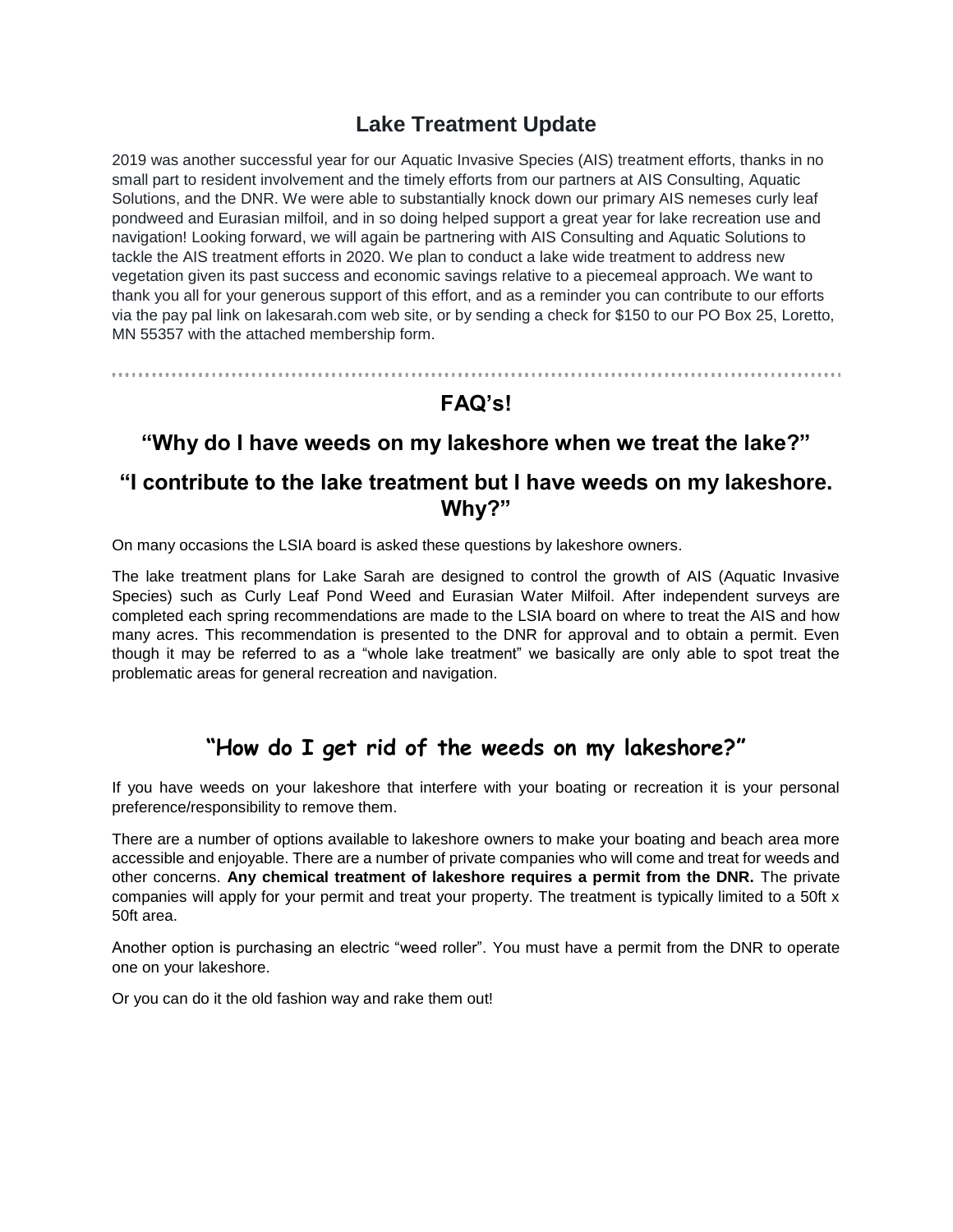# **The Bogs are Coming!**

For the past several months, we have stared at the ice waiting for the water underneath to once-again emerge. Soon, the docks and lifts will be returning to their rightful place and residents and guests will recreate on Lake Sarah. But alas, an obstacle may loom: BOGS!

Due to the higher water levels last fall, many residents experienced the occasional nuisance bog floating by or, in some cases, getting cozy with their docks, lifts, and/or shorelines. It is likely, we may see bogs meandering around the Lake again this spring.

If a floating bog becomes a nuisance, it is the responsibility of the property owner(s) where the bog is grounded to move the bog to an acceptable location or remove the bog altogether. Moving a floating bog away from your property or removing a bog from the lake requires a DNR aquatic plant management permit issued through the DNR Regional Fisheries Office.

Permits are free and take approximately 1-2 days to receive. The following is the link to the Minnesota DNR Permitting and Reporting System (MPARS)[:](https://webapps11.dnr.state.mn.us/mpars/public/authentication/login) [https://webapps11.dnr.state.mn.us/mpars/public/authentication/login.](https://webapps11.dnr.state.mn.us/mpars/public/authentication/login)

Additional information can be found on the DNR website[:](https://www.dnr.state.mn.us/) [https://www.dnr.state.mn.us](https://www.dnr.state.mn.us/)

It is worth noting that bogs are generally very heavy. Cutting bogs into smaller pieces makes them easier to pull up on shore. Once dried, they are much easier to move.

# **Grant Update**

Fortin Consulting and our environmental consultant, Jenny Winkelman, conducted the first leg of our AIS grant effort in partnership with Hennepin County last summer. The first leg included public access observations, questioning, and assessments. It is safe to say we have learned a lot about Lake Sarah visitors in just a short time. This info will be of great value as we seek the best way to prevent the spread of new AIS to our shared resource, Lake Sarah. We hope to have some information on the findings to share as well as kick off leg two of the effort (a survey of lake homeowners) in the near future.

Please contact Marcus Zahn at marcus.zahn@gmail.com to learn more!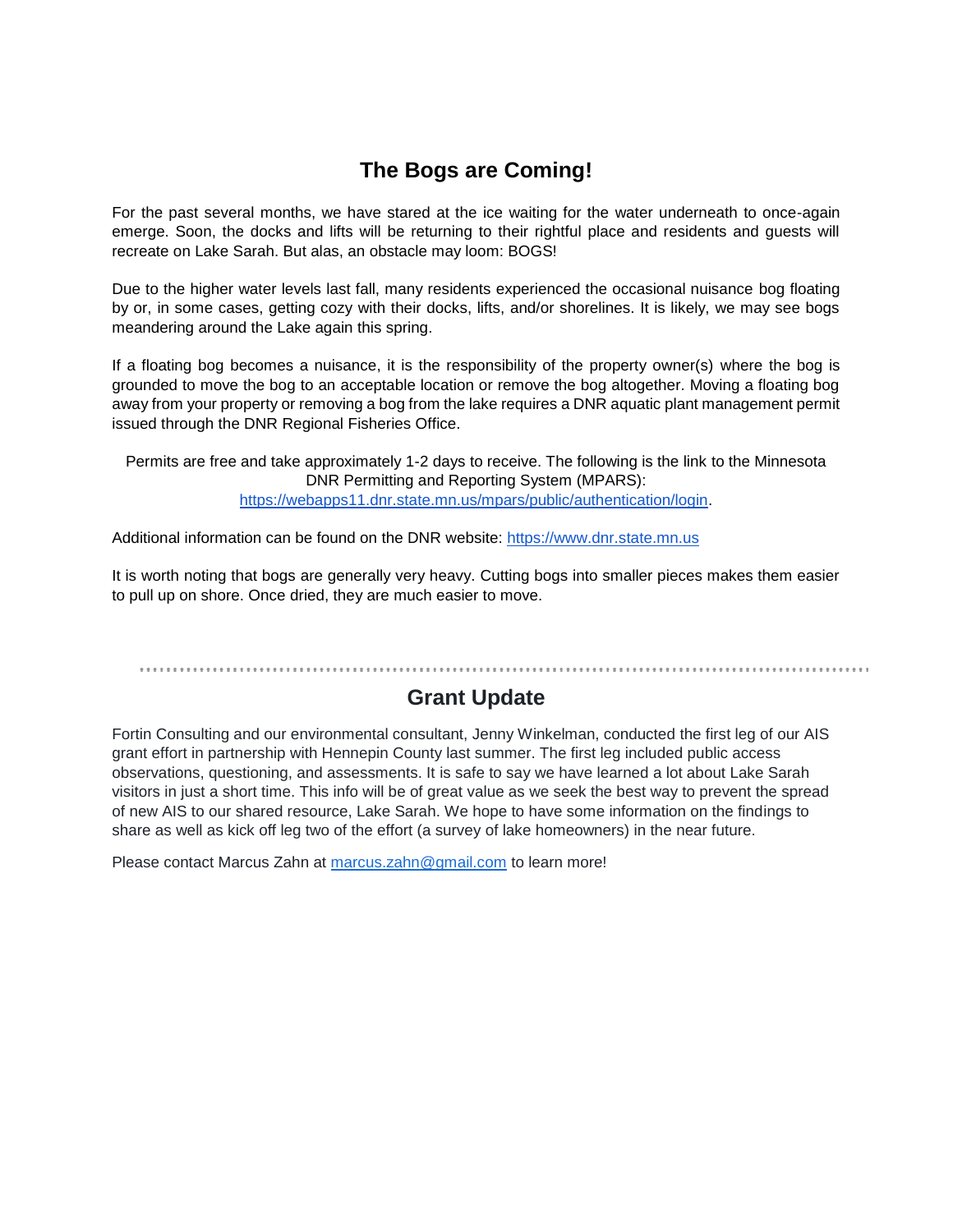|                                        | <b>Lake Sarah Improvement Association</b>            |                          |                          |                          |                | Prepared by Mike Malone  |                 |                                          |              |                              |  |
|----------------------------------------|------------------------------------------------------|--------------------------|--------------------------|--------------------------|----------------|--------------------------|-----------------|------------------------------------------|--------------|------------------------------|--|
|                                        | <b>Financial Statement</b>                           |                          |                          |                          |                |                          |                 | 4/6/2020                                 |              |                              |  |
|                                        | 12/31/2020                                           |                          |                          |                          |                |                          |                 |                                          |              |                              |  |
|                                        |                                                      |                          |                          |                          |                |                          |                 |                                          |              |                              |  |
|                                        |                                                      |                          |                          |                          |                |                          |                 |                                          |              |                              |  |
|                                        |                                                      |                          |                          |                          |                |                          |                 |                                          |              |                              |  |
|                                        |                                                      | 2016                     | 2017                     | 2018                     | 2019           | 2020                     | 2020            |                                          |              |                              |  |
|                                        |                                                      |                          |                          |                          |                | YTD Feb 29 APPROVED      |                 |                                          |              |                              |  |
|                                        |                                                      | <b>ACTUAL</b>            | <b>ACTUAL</b>            | <b>ACTUAL</b>            | <b>ACTUAL</b>  | <b>ACTUAL</b>            | <b>BUDGET</b>   | <b>NOTES</b>                             |              |                              |  |
| Assets:                                |                                                      |                          |                          |                          |                |                          |                 |                                          |              |                              |  |
| Beginning checking (Jan1st)            |                                                      | 24,916<br>\$             | \$<br>35,897             | \$31,981                 | \$<br>31,256   | \$<br>28,211             | \$28,211        |                                          |              |                              |  |
| PayPal cash balance                    |                                                      | $\overline{\phantom{a}}$ | $\overline{\phantom{a}}$ | 83                       | 34             | 68                       | 68              |                                          |              |                              |  |
| 21st century CD - 6 month (7378)       |                                                      | 6,991                    | $\overline{\phantom{a}}$ |                          |                |                          |                 |                                          |              |                              |  |
| 21st century CD - 12 month (0805)      |                                                      | 8,967                    | 8,976                    | 8,985                    | 8,994          | 23,092                   | 23.092          |                                          |              |                              |  |
| 21st century CD - 6 month (0003)       |                                                      | 30,038                   |                          |                          |                | ٠                        |                 |                                          |              |                              |  |
| 21st century CD - 6 month (0389)       |                                                      | $\overline{\phantom{a}}$ | 37,019                   | 37,056                   | 37,092         | 23,208                   | 23,208          |                                          |              |                              |  |
| <b>Total Beginning Cash Balance:</b>   |                                                      | S<br>70,912              | \$<br>81,892             | \$<br>78,105             | \$<br>77,376   | \$<br>74,579             | \$74,579        |                                          |              |                              |  |
|                                        |                                                      |                          |                          |                          |                |                          |                 |                                          |              |                              |  |
| Receipts:                              |                                                      |                          |                          |                          |                |                          |                 |                                          |              |                              |  |
| Membership for 2018                    |                                                      | $\overline{\phantom{a}}$ |                          | 4,690                    | $\blacksquare$ | $\blacksquare$           | ٠               |                                          |              | 134 members in 2018          |  |
|                                        |                                                      |                          |                          |                          |                |                          |                 |                                          |              |                              |  |
| Membership for 2020                    |                                                      |                          |                          |                          | 35             | 700                      | 4,900           |                                          |              | 21 members to date in 2020   |  |
| Membership for 2019                    |                                                      |                          |                          |                          | 4,925          | $\blacksquare$           | ٠               |                                          |              | 141 members in 2019          |  |
| Membership for 2016                    |                                                      | 5,310                    |                          | $\overline{\phantom{a}}$ | $\blacksquare$ | $\blacksquare$           |                 | 140 x \$35 budgeted in 2020              |              |                              |  |
| Membership for 2017                    |                                                      | $\overline{a}$           | 4,790                    | $\overline{\phantom{a}}$ | $\blacksquare$ | $\mathbf{r}$             | $\mathbf{r}$    |                                          |              |                              |  |
| Contributions - Walleye Fund           |                                                      | 505                      | 565                      | 380                      | 845            | $\blacksquare$           | 600             |                                          |              | 0 donations to date          |  |
| Contributions - Water Quality          |                                                      | $\blacksquare$           | 70                       | 15,125                   | 15,555         | 1,400                    | $\blacksquare$  |                                          |              | 10 donations to date in 2020 |  |
| Contributions - Curly Leaf             |                                                      | $\blacksquare$           | 17,130                   |                          |                | ٠                        |                 | 16,500 110 x \$150 budgeted in 2020      |              |                              |  |
| Contributions - Other                  |                                                      | $\overline{\phantom{a}}$ | 400                      | 1,594                    | 500            | $\blacksquare$           | 500             |                                          |              | channel treatment / RBC      |  |
| Interest -- checking                   |                                                      | 14                       | 6                        | 6                        | 6              | 1                        | 6               |                                          |              |                              |  |
| Interest -- CD's                       |                                                      | 46                       | 47                       | 46                       | 326            | 93                       | 782             |                                          | new CD rates |                              |  |
|                                        |                                                      | $\mathbf{r}$             |                          |                          |                |                          |                 |                                          |              |                              |  |
| <b>Total Receipts:</b>                 |                                                      | 5,875                    | 23.008                   | 21,842                   | 22,192         | 2,193                    | 23,288          |                                          |              |                              |  |
|                                        |                                                      |                          |                          |                          |                |                          |                 |                                          |              |                              |  |
|                                        |                                                      |                          |                          |                          |                |                          |                 |                                          |              |                              |  |
| sbursements:                           |                                                      |                          |                          |                          |                |                          |                 |                                          |              |                              |  |
|                                        | Supplies, Printing/Mailing, PO box (news letters, po | 102                      | 56                       | 134                      | 64             | $\blacksquare$           | 350             |                                          |              |                              |  |
| Directory                              |                                                      | 47                       | 21                       | 35                       | 21             | $\blacksquare$           | 25              |                                          |              |                              |  |
| Membership/Board meetings              |                                                      | $\overline{\phantom{a}}$ | $\overline{\phantom{a}}$ | $\blacksquare$           | $\blacksquare$ | $\blacksquare$           | 200             |                                          |              |                              |  |
| <b>Spring Meeting</b>                  |                                                      | 63                       | 46                       | $\overline{\phantom{a}}$ | 82             | $\blacksquare$           | 150             |                                          |              |                              |  |
| Boat Parade (prizes)                   |                                                      | 150                      | 258                      | 200                      | 150            | $\overline{\phantom{a}}$ | 250             |                                          |              |                              |  |
| <b>Biff at Public Access</b>           |                                                      | 250                      | $\overline{\phantom{a}}$ | $\overline{a}$           | $\blacksquare$ | $\blacksquare$           | 250             |                                          |              |                              |  |
| <b>Biff at Picnic Grounds</b>          |                                                      | 367                      | 302                      | 283                      | 266            | $\blacksquare$           | 300             |                                          |              |                              |  |
| Water Quality materials / equipment    |                                                      | $\blacksquare$           | $\sim$                   | 100                      | ٠              | $\blacksquare$           | 100             |                                          |              |                              |  |
|                                        | Water Quality Seminars / insurance / membership      | $\overline{\phantom{a}}$ | $\sim$                   | $\blacksquare$           | 654            | 150                      | 900             |                                          |              |                              |  |
| Summer Picnic/Annual meeting           |                                                      | 597                      | 531                      | 741                      | 693            | $\mathbf{r}$             | 850             |                                          |              |                              |  |
| <b>Fall Meeting</b>                    |                                                      | $\blacksquare$           | 41                       | 84                       | 78             | $\blacksquare$           | 150             |                                          |              |                              |  |
|                                        |                                                      | $\overline{a}$           | $\blacksquare$           |                          |                |                          |                 |                                          |              |                              |  |
| Winterfest                             |                                                      |                          |                          | $\overline{a}$           | $\blacksquare$ | $\overline{\phantom{a}}$ | $\blacksquare$  |                                          |              |                              |  |
| <b>Walleye Program</b>                 |                                                      | 1,000                    | 1,000                    | 1,000                    | 1,400          | $\blacksquare$           | 1,500           |                                          |              |                              |  |
| Lake Improvement Projects (Cost)       |                                                      | 40,943                   | 44,893                   | 31,354                   | 34,798         | $\blacksquare$           |                 | 36,000 CLP \$30, EWM \$4, AIS \$2        |              |                              |  |
| Lake improvement Projects (Proceeds)   |                                                      | (49,203)                 | (20, 177)                | (11, 551)                | (13, 398)      | $\blacksquare$           |                 | (14,000) DNR \$0, PSC/TRPD \$14          |              |                              |  |
|                                        | Hennepin County AIS Survey Grant (Cost)              |                          |                          |                          | 4,203          | 1,861                    |                 | 17,607 Paid to Fortin Consulting         |              |                              |  |
|                                        | Hennepin County AIS Survey Grant (Proceeds)          |                          |                          |                          | (4,203)        | (1, 861)                 |                 | (17,607) from Hennepin County            |              |                              |  |
| PayPal fees                            |                                                      | 233                      | 170                      | 155                      | 181            | 54                       | 200             |                                          |              |                              |  |
| Other Fees                             |                                                      |                          | (346)                    | 35                       |                | $\blacksquare$           | $\blacksquare$  | reconciling item                         |              |                              |  |
| <b>Total Disbursements:</b>            |                                                      | (5, 451)                 | 26,795                   | 22,569                   | 24,989         | 204                      | 27,225          |                                          |              |                              |  |
|                                        |                                                      |                          |                          |                          |                |                          |                 |                                          |              |                              |  |
| Overage / (Deficit)                    |                                                      | 11,326                   | (3,787)                  |                          |                | 1,990                    |                 | (3,937) deficit budgeted in 2019 \$3,770 |              |                              |  |
|                                        |                                                      |                          |                          | (727)                    | (2,797)        |                          |                 |                                          |              |                              |  |
|                                        |                                                      |                          |                          |                          |                |                          |                 |                                          |              |                              |  |
| <b>TOTAL FUNDS AVAILABLE:</b>          |                                                      | \$<br>$82,238$ \$        |                          | 78,105 \$77,378 \$       | 74,579         | \$                       | 76,569 \$70,642 |                                          |              |                              |  |
|                                        |                                                      |                          |                          |                          |                |                          |                 |                                          |              |                              |  |
|                                        |                                                      |                          |                          |                          |                |                          |                 |                                          |              |                              |  |
| <b>Reconciliation</b>                  |                                                      |                          |                          |                          |                |                          |                 |                                          |              |                              |  |
| 6-mo CD - 7378                         |                                                      |                          | $\blacksquare$           | $\blacksquare$           | $\blacksquare$ | $\blacksquare$           |                 |                                          |              |                              |  |
| PayPal cash balance                    |                                                      |                          | 83                       | 34                       | 68             | 2,011                    |                 |                                          |              |                              |  |
| 12-mo CD - 0805 at 1.6% rate at 7/1/19 |                                                      |                          | 8,985                    | 8,994                    | 23,092         | 23,185                   |                 |                                          |              |                              |  |
| 6-mo CD - 0003                         |                                                      |                          |                          | $\overline{\phantom{a}}$ |                | $\sim$                   |                 |                                          |              |                              |  |
|                                        | 18-mo CD - 0389 at 1.8% rate at 7/1/19               |                          | 37,056                   | 37,092                   | 23,208         | 23,208                   |                 |                                          |              |                              |  |
|                                        |                                                      |                          |                          | $\blacksquare$           | $\blacksquare$ | $\sim$                   |                 |                                          |              |                              |  |
|                                        |                                                      |                          |                          |                          | ٠              | $\blacksquare$           |                 |                                          |              |                              |  |
| Outstanding checks written             |                                                      |                          |                          |                          |                |                          |                 |                                          |              |                              |  |
| Deposits in transit                    |                                                      |                          |                          |                          |                |                          |                 |                                          |              |                              |  |
| Checking                               |                                                      |                          | 31,981                   | 31,256                   | 28,211         | 28,165                   |                 |                                          |              |                              |  |
| Total                                  |                                                      |                          | $78,105$ \$<br>\$        | 77,376 \$                | 74,579 \$      | 76,569                   |                 |                                          |              |                              |  |
| <b>Difference</b>                      |                                                      |                          |                          | 2                        | (0)            | (0)                      |                 |                                          |              |                              |  |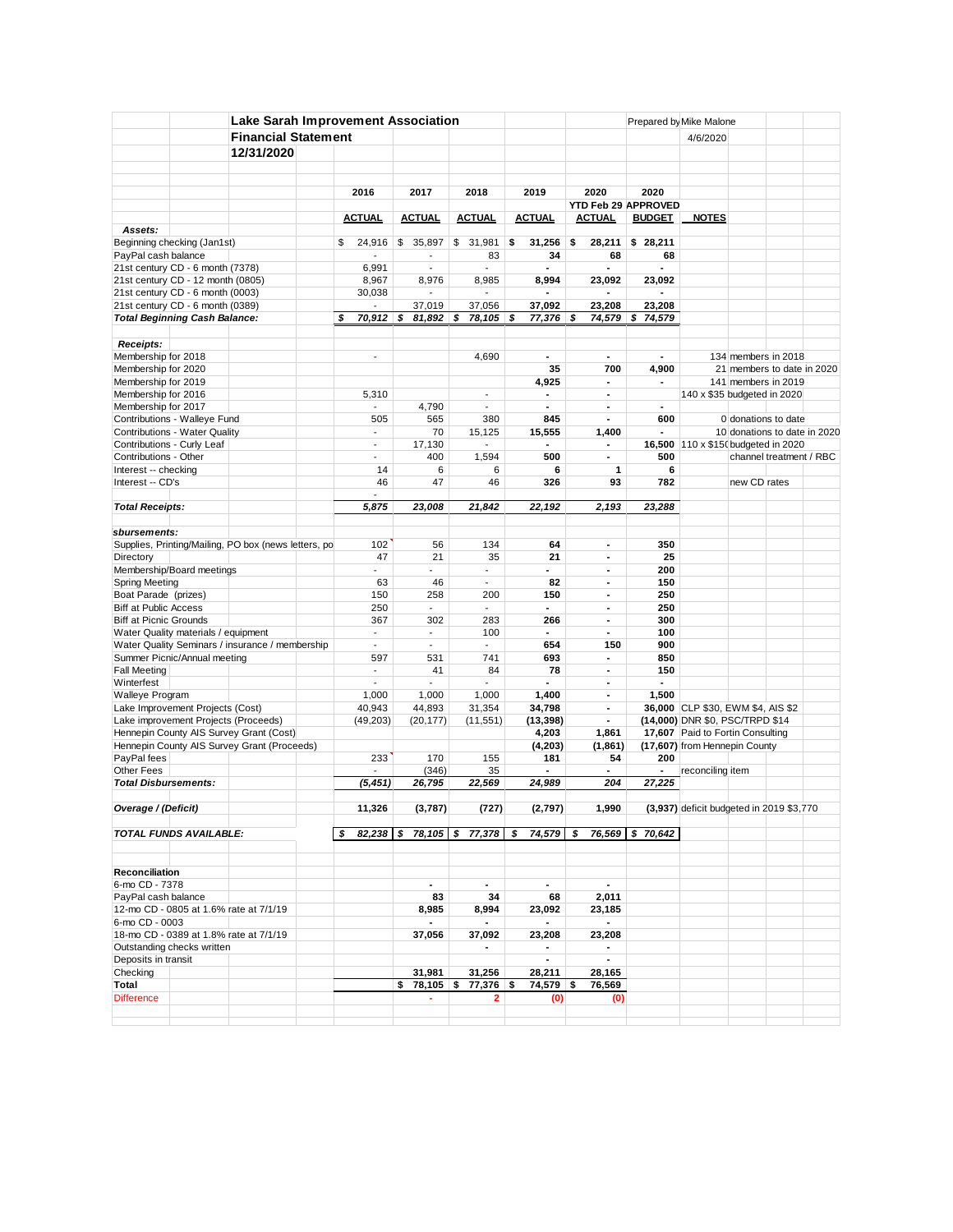

## **Lake Sarah Curlyleaf Pondweed & Eurasian Watermilfoil Management Update**

#### **Background**

## **Curlyleaf Pondweed (CLP) Management**

- Pilot treatment of 49 acres in 2012
- Lake Vegetation Management Plan (LVMP) completed with MN DNR in 2013.
- LVMP allows treatment of greater than 15% of littoral area for CLP.
- LVMP effective 2013—2018, extended 2018—2023
- LVMP limits native plant control to a 50'x50' area
- Partners: LSIA, Three Rivers Park District, Pioneer Sarah Creek Watershed Commission, AIS Consulting Services, Aquatic Solutions of MN

#### **Eurasian Watermilfoil (EWM) Management**

 Not part of LVMP, control is limited to no greater than 15% of littoral area (56 acres)

#### **LVMP Goals for CLP Management**

- **Increase native plant abundance & diversity**
- **⇒ Control CLP to reduce interference with recreational use**
- **Maintain or increase water clarity**

#### **Progress Update by the Numbers**

- Significant reduction of CLP abundance from occurring at over 70% of sample points in 2011, to only 15% of sample points in 2019.
- CLP turion density has decreased from 1200 (west basin) and 1400 (east basin) turions/m2 in 2012, to 135 (east basin) and 196 (west basin) turions/m2 in 2019.
- Number of native species has increased. 2011: 4 species west basin, 5 east basin. 2019: 10 species west basin, 6 east basin.
- Native plant abundance has increased. 2011: Native plants found at 46% points in west basin, 56% east basin. 2019: Native plants found at 51% of points in

west basin (high as 62% in 2018), 51% in east basin (high as 73% in 2018).

 Water clarity has fluctuated. Overall, clarity has increased since treatments began. Annual avg. clarity in 2010 and 2011 (pre-treatment) was 1.2m and 1.5 m respectively. In 2018 and 2019 it was 2.2m and 1.6m.

## **Management Approach**

#### **Curlyleaf Pondweed**

- Reduce CLP abundance over consecutive years by early spring treatment of CLP before it produces turions. Turions are a vegetative structure that develops on CLP plants by late spring, and by early to mid-summer drops off plants to the lake bottom where they sprout new plants in the fall. Treatment of CLP before it produces turions will help reduce the number of turions in the sediment available to sprout new plants over time.
- CLP also can spread via seed production, but this doesn't appear to be the main source of spread for the plants, but is another contributing factor.

#### **Eurasian Watermilfoil**

- Control nuisance areas of EWM that may interfere with navigation when plants are tall enough to allow good control, but before surface matting occurs.
- Annual survey will identify nuisance areas for treatment.

Prepared by: Eric Fieldseth, AIS Consulting Services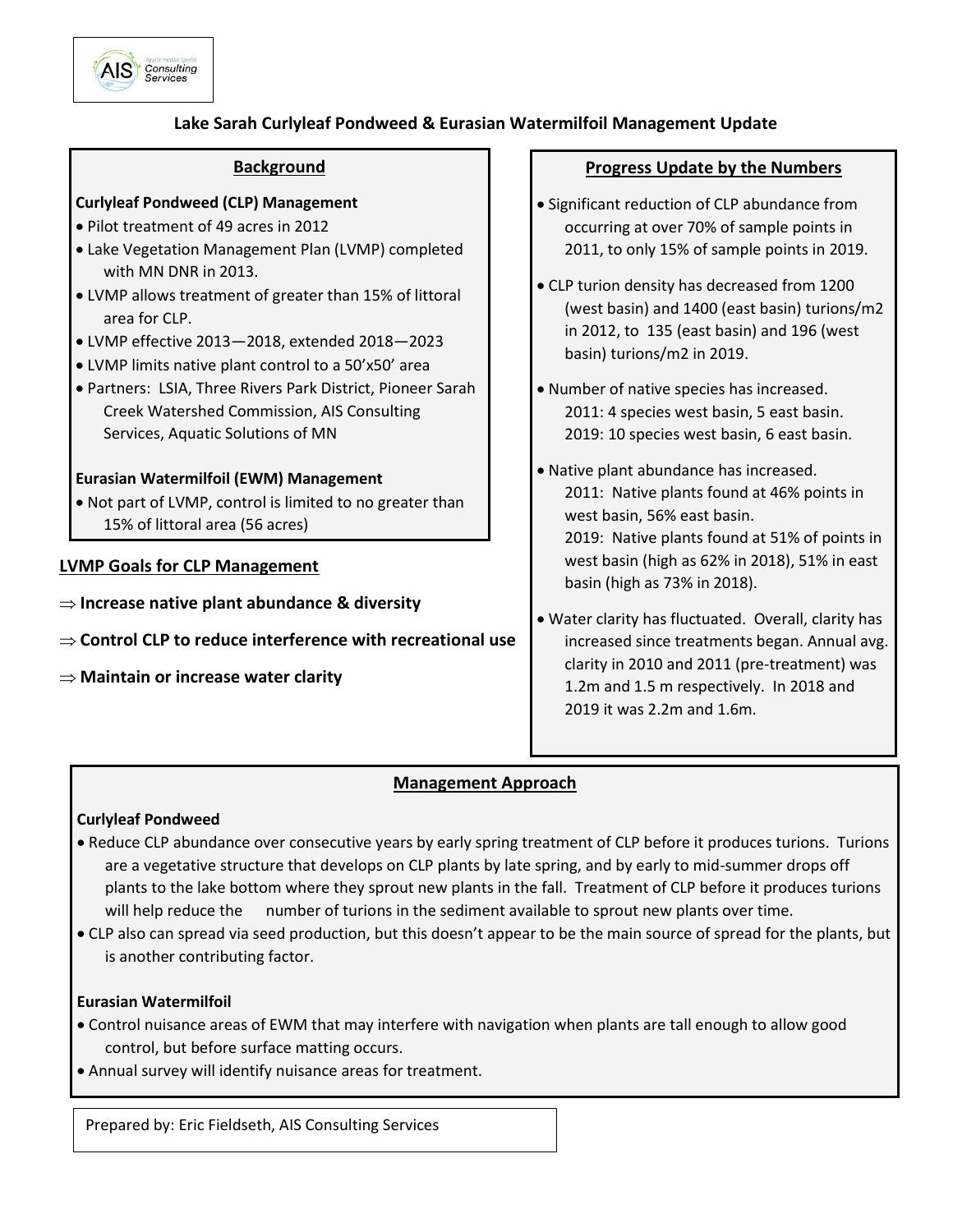

#### **Lake Sarah Curlyleaf Pondweed & Eurasian Watermilfoil Management Update**

#### **2019 Treatment Review**

- Pre-treatment survey occurred on May 10, 2019
- 111 acres of CLP was identified for treatment. (90.8 acres west basin, 20.3 acres east basin)
- Combination of Aquathol K and diquat was used
- Post-treatment survey/EWM survey occurred on June 15, 2019
	- Great control in West Basin, with one new patch of CLP emerging outside the treatment areas.
	- High abundance of new CLP emerged in East Basin. Late bloom occurred sometime after initial survey which occurred on 5/10/19 and treatment which occurred on 5/20 and 5/29.
	- CLP and EWM was abundant and often found co-occurring throughout much of the east basin shoreline. EWM in west basin was found out from North Shore drive and West Lake Sarah Heights Drive.
	- Diquat herbicide was used to treat EWM and remaining CLP. Residents reported great control following treatment.



#### **2020 Tentative Treatment Plan**

- Early spring survey will identify treatment areas for CLP (likely in April)
- Aquathol is the main herbicide to target CLP, diquat may be used for smaller areas or if CLP distribution is limited.
- **•** If CLP growth appears slow in East Basin, treatment will be delayed and monitoring will occur for late growth.
- Treatment may occur later, and possibly timed with EWM treatment for dual control with diquat.
- . Growth conditions of CLP and EWM will ultimately dictate treatment plan. The goal is to be adaptive to provide  $\frac{1}{2}$  host treatment for  the best treatment for each basin.

Prepared By: Eric Fieldseth, AIS Consulting Services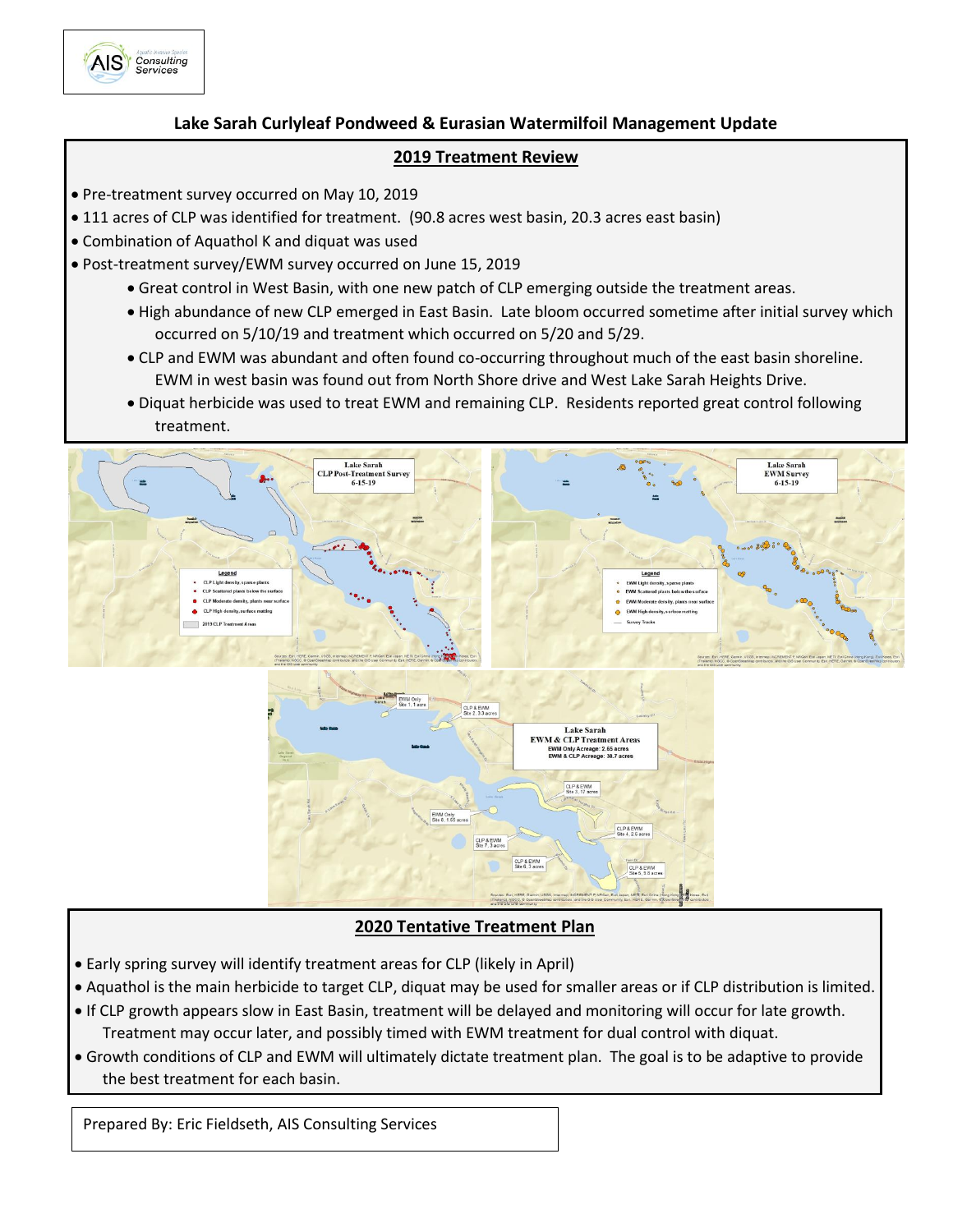**LAKE SARAH IMPROVEMENT ASSOCIATION** 



# *Lake Sarah Improvement Association*

 *2020 Membership Form*

| 2020 Membership Fee:                                                                   | \$35.00                   |
|----------------------------------------------------------------------------------------|---------------------------|
| \$150 suggested for the annual AIS weed treatment<br>program                           | <b>Water Quality Fund</b> |
| Your donations have provided 10,400 fingerlings and<br>290,000 walleye fry since 2006! | Walleye Stocking Fund     |
|                                                                                        | Other                     |
| *All fees and donations to LSIA are tax deductible                                     | Total:                    |

**Please complete this form to ensure correct information. Make checks, corporate matches, or other gifts payable to LSIA and mail to:**

#### **LSIA , P.O. BOX 25, LORETTO, MN 55357**

**You may also pay your dues with PayPal o[n www.lakesarah.com](http://lakesarah.com/lakesarahassociation/lsiamembershipinfo.html)** (We prefer you mail us a check with this form rather than renew by PayPal as they charge us transaction fees and the completed form allows us to maintain accurate information in our database.)

#### **Interested in getting involved? Volunteer on one of our many committees!**

| <b>Member Information:</b>                                                              |  |                      |            |              |  |  |  |  |
|-----------------------------------------------------------------------------------------|--|----------------------|------------|--------------|--|--|--|--|
| Name                                                                                    |  |                      |            |              |  |  |  |  |
| Address                                                                                 |  |                      |            |              |  |  |  |  |
| City                                                                                    |  | State                | <b>ZIP</b> |              |  |  |  |  |
| Lake Address (if different from above)                                                  |  |                      |            |              |  |  |  |  |
| Telephone(s)                                                                            |  |                      |            |              |  |  |  |  |
| Email(s)                                                                                |  |                      |            |              |  |  |  |  |
| Please check here to be contacted with more info!                                       |  |                      |            |              |  |  |  |  |
| Membership                                                                              |  | <b>Water Quality</b> |            | Ice Clean up |  |  |  |  |
| Summer Picnic/Boat Parade                                                               |  | Bog/Outlet Army      |            | Fishery      |  |  |  |  |
| Thanks for supporting LSIA! We are looking forward to another great year on Lake Sarah! |  |                      |            |              |  |  |  |  |